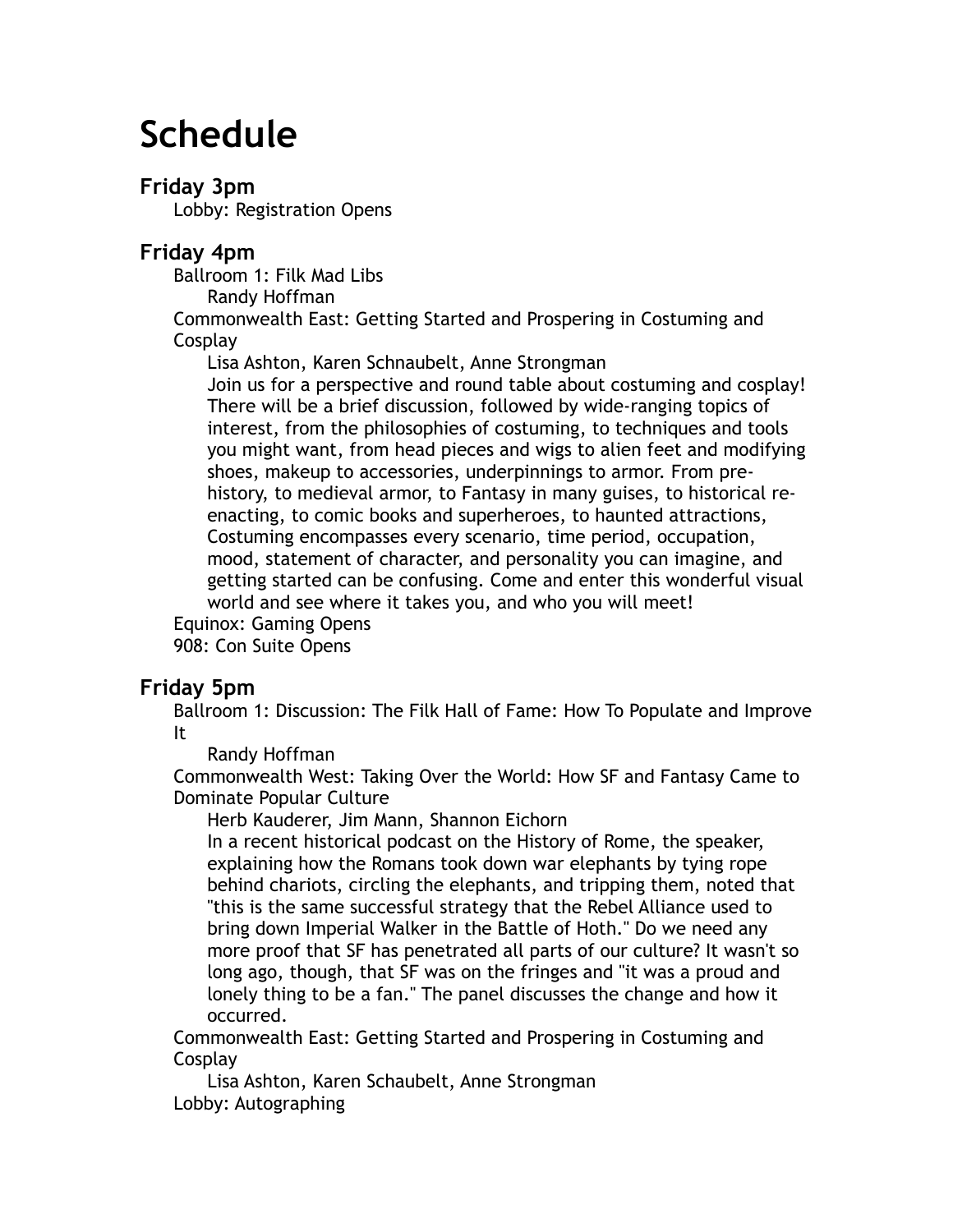Tamora Pierce, Tim Liebe Ballroom 3,4: Dealers Room Opens

### **Friday 6pm**

Ballroom 1: Concert 88bit Commonwealth West: Robot Companions in Fact and Fiction Aaron Roth (M), Bill Keith, Brian Koscienski Who are the best robot companions in SF? And what about real robot companions? Ballroom 2: Art Show Opens

# **Friday 7pm**

Ballroom 1: Opening Ceremonies Tobias Buckell, Michael Longcor, Cat Rambo, Kevin Hayes (M) Lobby: Registration Closes

# **Friday 8pm**

Ballroom 1: Concert Charming Disaster Commonwealth West: Game of Thrones Ended. What's Next? Jeff Young, Laurie Mann, Herb Kauderer (M) Game of Thrones has dominated the discussion of SF/Fantasy TV in recent years. Now that it's over, what shows will we all be talking about Ballroom 2: Art Show Closes Ballroom 3,4: Dealers Room Closes

# **Friday 9pm**

Ballroom 1: Concert

Viking Guitar

Commonwealth West: Best of the Decade: The Best of Recent SF Movies and TV

Stephen Fisher, Frederic Durbin (M), Barbara Doran, Tim Liebe 225: Beer Tasting

James Walton, Jim Mann, Laurie Mann, Mary Tabasko

# **Friday 10pm**

Ballroom 1: Open Filk into the wee hours

Commonwealth West: "Hormones Are Not the Fault of My Editors": More of the Worst Lines from Amateur Erotica

Randy Hoffman

### **Saturday 8am**

908: Con Suite Opens

### **Saturday 8:45am**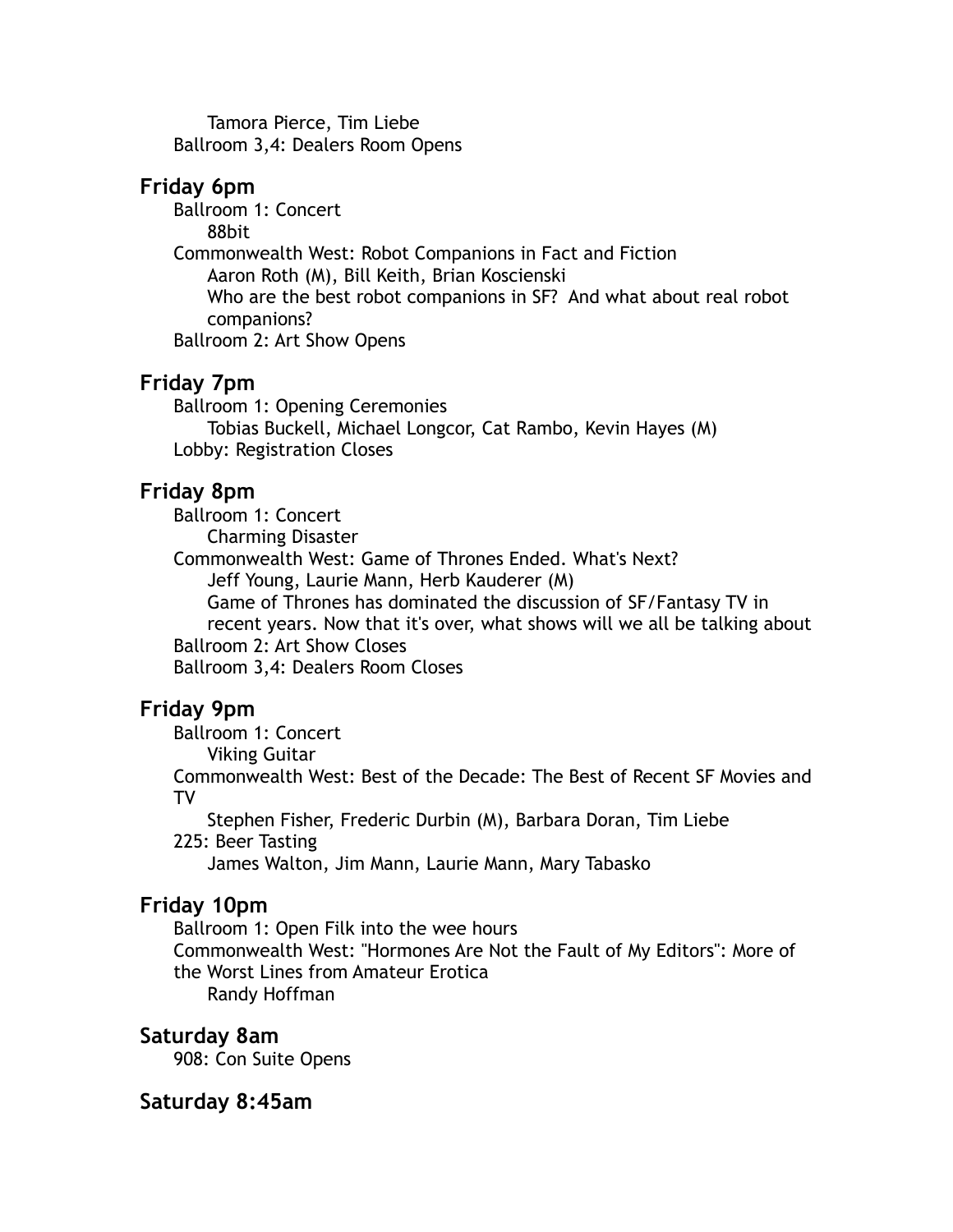Lobby: Registration Opens, Maquerade Sign-up Opens

### **Saturday 9am**

Solstice: Wring Exercises George Stewart-Walkling, Isaac Payne, Nicole Kosar Board Room: First Pages Writing Workshop (2hr) Cat Rambo

### **Saturday 10am**

Ballroom 1: Artificial Intelligence in Fiction and Real Life Aaron Roth

Come here about what we're doing in AI and hear how AI in real life compares to AI in fiction.

Commonwealth West: Hard SF and Space Opera

Bill Keith, Grant Carrington (M), Marie Vibbert There was a time not long ago when many thought hard SF and space opera were dying  $-$  or at least that good hard SF and space opera were fading away. But that's all changed, with a resurgence both in good hard SF as well as good space opera (and all the areas in between). The panel looks both at the way these areas have evolved and discusses some good recent examples.

Solstice: Reading

Andi O'Connor

Board Room: First Pages Writing Workshop (2 hr) (cont'd)

Cat Rambo

225: Kaffeklatsch

Tobias Buckell

Lobby: Autographing

Shannon Eichorn, Tim Esaias

Ballroom 2: Art Show Opens

Ballroom 3,4: Dealers Room Opens

### **Saturday 10:30am**

Solstice: Reading Susan Dexter

### **Saturday 11am**

Ballroom 1: NASA Innovative Advanced Concepts Geoffrey Landis

NASA's Geoffrey Landis talks about innovative concepts from NASA. Commonwealth West: Before the Boom: Fantasy Before the Seventies

#### Explosion

Darrell Schweitzer, Barbara Doran (M), Stephen Fisher, Andi O'Connor, Nancy Janda

Fantasy publishing exploded in the mid-1970s, but there were a number of major works before then, from writers like E.R. Eddison, Mervyn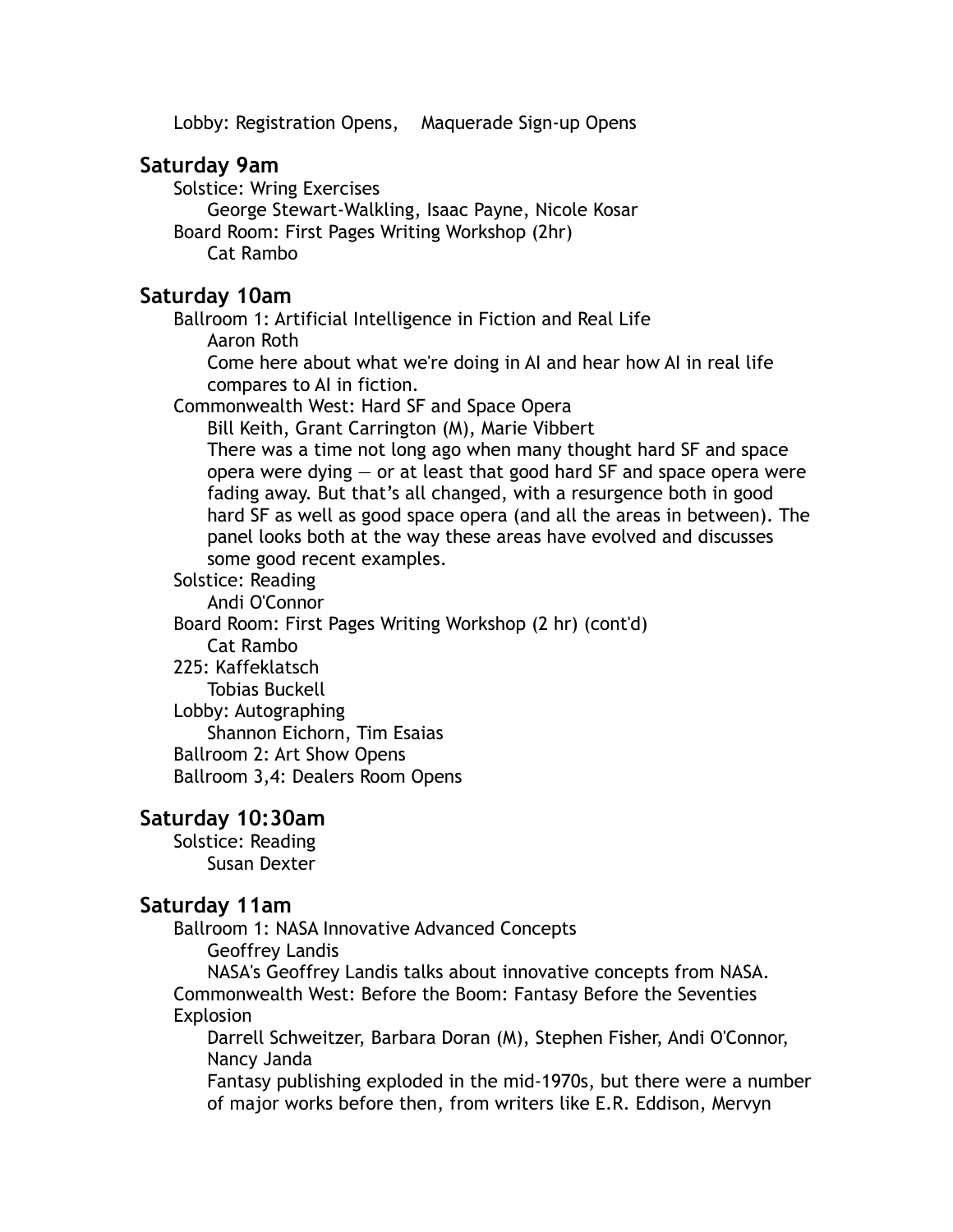Peake, C.S. Lewis, and others. Lin Carter brought many into print with the Ballantine Adult Fantasy series. What are the best of the pre-1970s fantasy?

Commonwealth East: SF Publishing: The World is Changing Brian Koscienski, Scot Noel, Larry Ivkovich, Rigel Ailur

Solstice: Reading Mary Soon Lee 225: Kaffeklatsch Tamora Pierce Lobby: Autographing Wendelin Gray, A.M. Rycroft

### **Saturday 11:30am**

Solstice: Reading Charles Oberndorf

# **Saturday Noon**

Ballroom 1: Concert

Morva Bowman and Alan Pollard

Commonwealth West: SF in the 21st Century: The Changing World of SF Tobias Buckell, Charles Oberndorf (M), Mattie Brahen, Jeff Young, Aaron Roth

SF and Fantasy have changed a lot in the last 20 years. The stories and characters are going places they didn't before, and the wolrds created and their creators are more diverse. At the same time, some types of stories have fallen out of favor. The panel looks at the state of SF now.

Commonwealth East: Lang Belta: The Language of the Expanse Hanne Madeleine Gates Paine

Learn about the language spoken in the Belt.

Solstice: Reading

Brenda Clough

Board Room: Hidden Designs: Illusion Knitting the Moon

### Brea Ludwigson

Come learn the art of illusion knitting with Brea Ludwigson. We'll make a moon-and-star pattern designed by Dawn Huddlestone. Brea will bring some "stuphph" or supply your own: two small balls of worstedweight yarn (2 contrasting colors) and needles in the size 6-8 range. Skill level: easy (just knit and purl stitches).

### 225: Kaffeklatsch

Brandon Ketchum, Shannon Eichorn

### **Saturday 12:30pm**

Solstice: Reading Tim Esaias

**Saturday 1pm**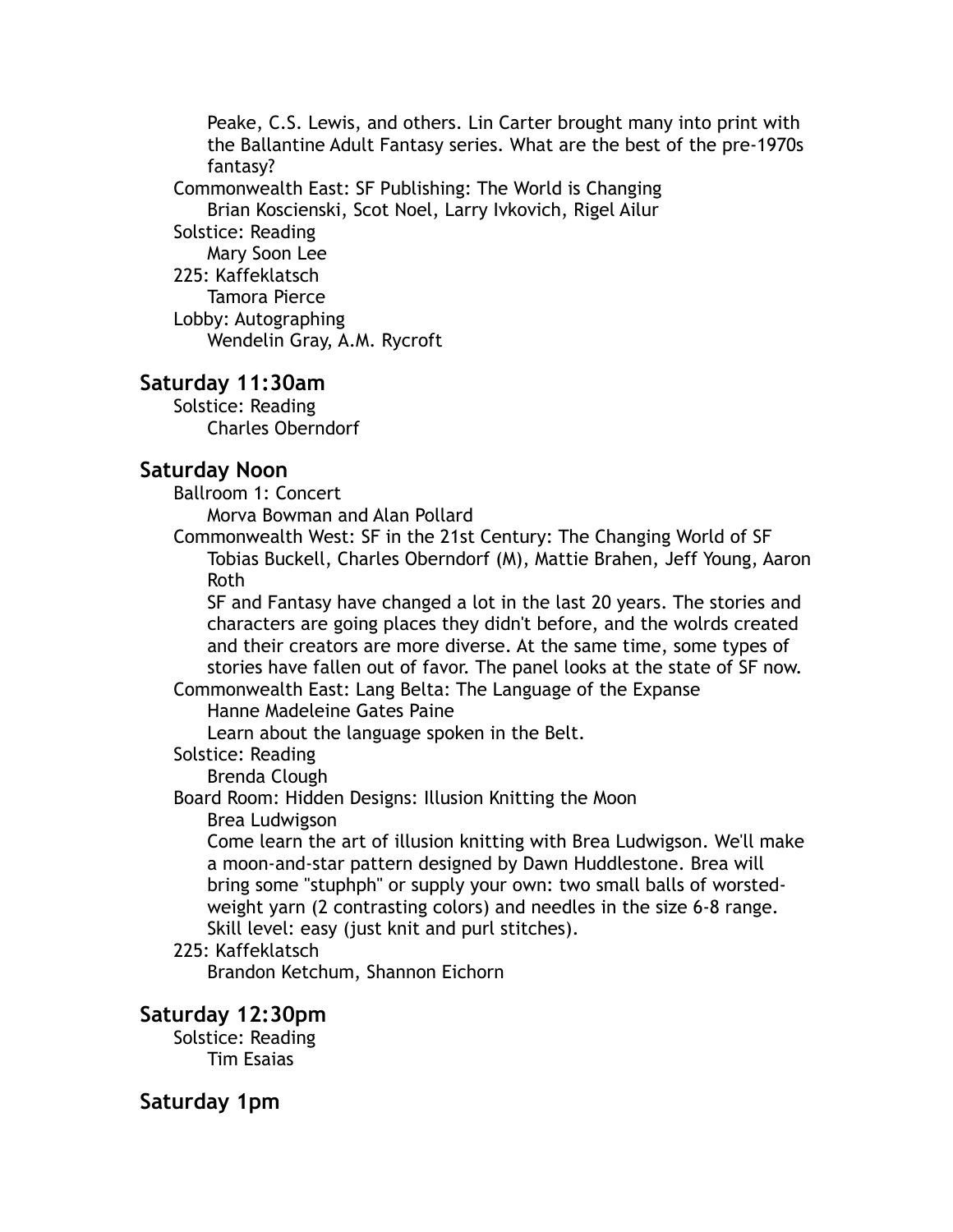Ballroom 1: Concert

Sherman Dorn

Commonwealth West: Fantasy in the 21st Century: The Best of Recent Fantasy

Brenda Clough, Tamora Pierce, Barbara Doran, A.M. Rycroft There are a number of newer fantasy authors who dominate the fantasy world, though a few old hands still remain a strong presence. What are the best recent fantasies?

#### Commonwealth East: SF Poetry

Mary Turzillo, Mary Soon Lee, Tim Esaias, Geoffrey Landis SF poetry is alive and well. The panel discusses the best of recent poetry, where to find it, and perhaps reads some of their own.

# Solstice: Reading

Brian Koscienski 225: Kaffeklatsch Lobby: Autographing

Susan Dexter, Bill Keith

### **Saturday 1:30pm**

Solstice: Reading Scot Noel

### **Saturday 2pm**

Ballroom 1: Concert

Universe No. 122

Commonwealth West: Beyond Campbell: The SF Explosion of the 1950s Darrell Schweitzer, Eric Leif Davin (M), Herb Kauderer, Larry Connolly In the 1940s, SF was dominated by Astounding, but the field expanded rapidly in the 1950s, starting at the beginning of the decade with two new major magazines: F&SF and Galaxy. The decade also saw more novels (including a major series of YA works) and more anthologies. The panel looks at the major developments and lasting impact of the 1950s. Commonwealth East: Beginnings and Endings

Cat Rambo (M), Tamora Pierce, Frederic Durbin

Many writers say that most difficult parts of writing for them are getting started on the story and on creating a good ending. How do you approach that. How do you provide a compelling beginning? How do you end a story in a way that doesn't make readers feel let down? What are examples in prominent works where the author nailed it (or didn't)? Solstice: Reading

### Marie Vibbert

Board Room: Workshop: Victorian pin cushion / hat stand

Lisa Ashton, Karen Schnaubelt

Come join in a workshop with Miss Lizzy herself, Lisa Ashton, to make a Victorian-style pincushion or hat stand! Whichever you choose, you will complete and take with you a lovely and elegant accessory to enhance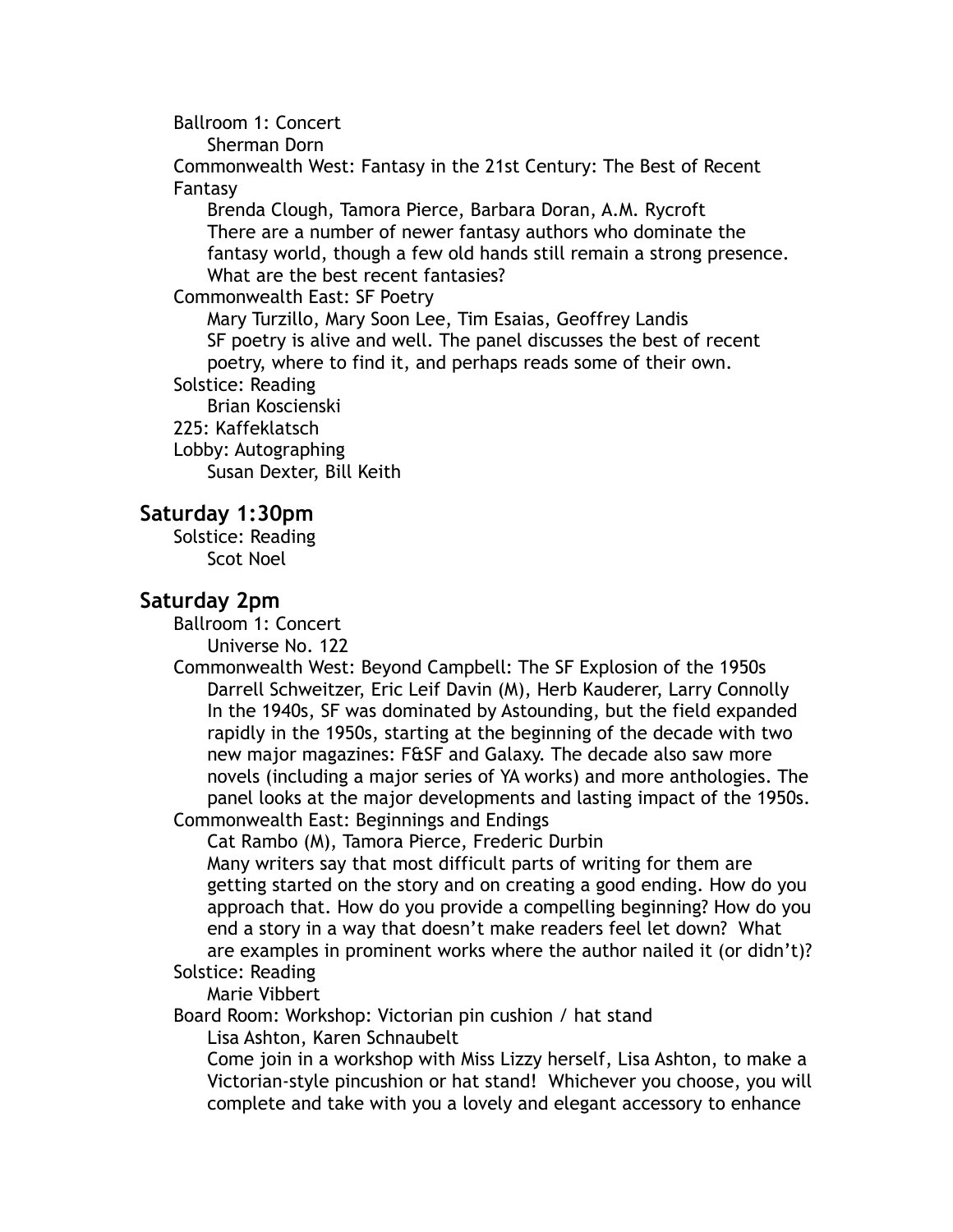any parlor. Cost for supplies is \$10, no pre-registration needed. You will do a little bit of sewing, some assembly, some work with a hot glue gun, and Voila! Your project will be ready to take home and hold your pins, or display a hat! Everyone welcome: children under about 12 require a parent for assistance or supervision, as needles and hot glue are used.

#### 225: Kaffeklatsch

Brenda Clough, Tim Esaias Lobby: Autographing Barbara Doran, Andi O'Connor

#### **Saturday 2:30pm**

Solstice: Reading Grant Carrington

#### **Saturday 3pm**

Ballroom 1: Guest of Honor Talk Tobias Buckell Board Room: Demo: Painting Rhonda Libbey

#### **Saturday 4pm**

Ballroom 1: Concert

Eben Brooks

Commonwealth West: Return to the Solar System: Recent SF Set In Our Solar System

Geoffrey Landis (M), Ian Randal Strock, Bill Keith, Ken Chiacchia A number of major works have been set in the solar system as we now know it to be. What are the best ones? What do we still get wrong? What areas haven't been explored as settings yet?

Commonwealth East: What Was Your Craziest Story Idea, and How Did That Work Out for You?

Tim Esaias (M), Brenda Clough, Cat Rambo, R.K. Thorne Solstice: Reading

Charles Oberndorf

225: Kaffeklatsch

Scot Noel

Lobby: Autographing

Tobias Buckell

### **Saturday 4:30pm**

Solstice: Reading Mark Painter

#### **Saturday 5pm**

Ballroom 1: Concert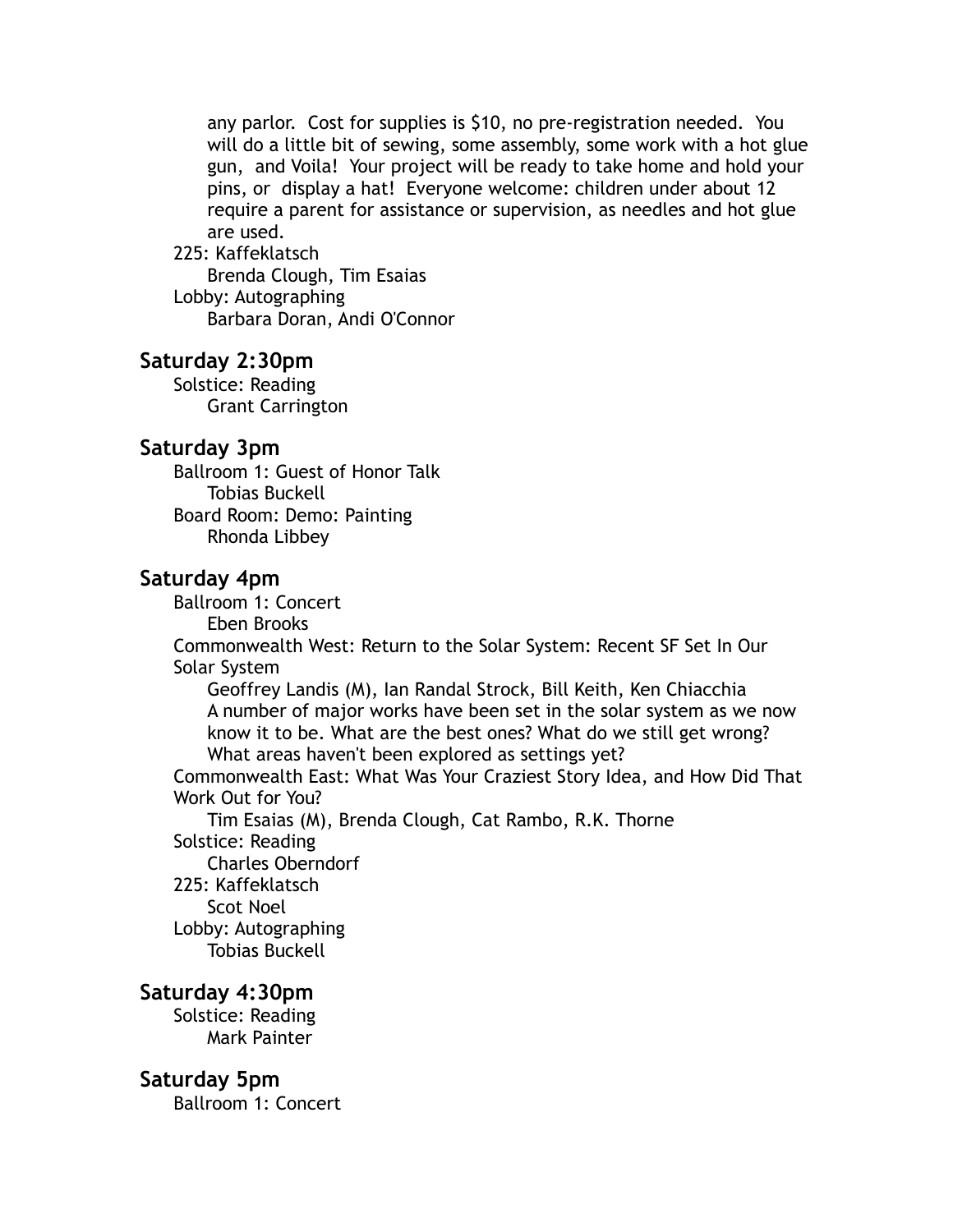Hawthorn and Holly

Commonwealth West: Blue Collar SF & Fantasy

Marie Vibbert (M), Charles Oberndorf, Eric Leif Davin, Tamora Pierce Sometimes we get the feeling that SF is all about the ship captains, the leaders of the expedition, the corporation owners who sell the moon. But it's not. Some great SF and fantasy focuses on the ordinary men and women (and aliens) who make things happen. The panel discussions some great examples and why they are such an important part of the field.

Commonwealth East: Modern Horror: The Best of Recent Horror Darrell Schweitzer (M), Larry Connolly, A.M. Rycroft, Frederic Durbin, Christine Soltis Solstice: Reading

Barbara Doran

### **Saturday 5:30pm**

Solstice: Reading Shannon Eichorn

### **Saturday 6pm**

Commonwealth East: Publishing from an Illustrator's Perspective; or How to Work with an Illustrator

Rhonda Libbey Lobby: Maquerade Sign-up Closes Ballroom 2: Art Show Closes Ballroom 3,4: Dealers Room Closes

# **Saturday 7pm**

Commonwealth West: Space on TV: Discovery, The Orville, The Expanse and More

Tim Liebe, Ian Randal Strock, Hanne Madeleine Gates Paine, Brandon Ketchum

There are a number of good new space-based shows on TV. What makes a good one? What are your favorites?

Lobby: Registration Closes

### **Saturday 8pm**

Ballroom 1: Masquerade and FFG concert Michael Longcor

Commonwealth West: Science Blunders in Movies and Books Mark Painter, Tim Liebe, Bill Keith, Ken Chiacchia

225: Triangulation: Dark Skies launch party Diane Turnshek

### **Saturday 9pm**

Ballroom 1: Masquerade and FFG concert, con'td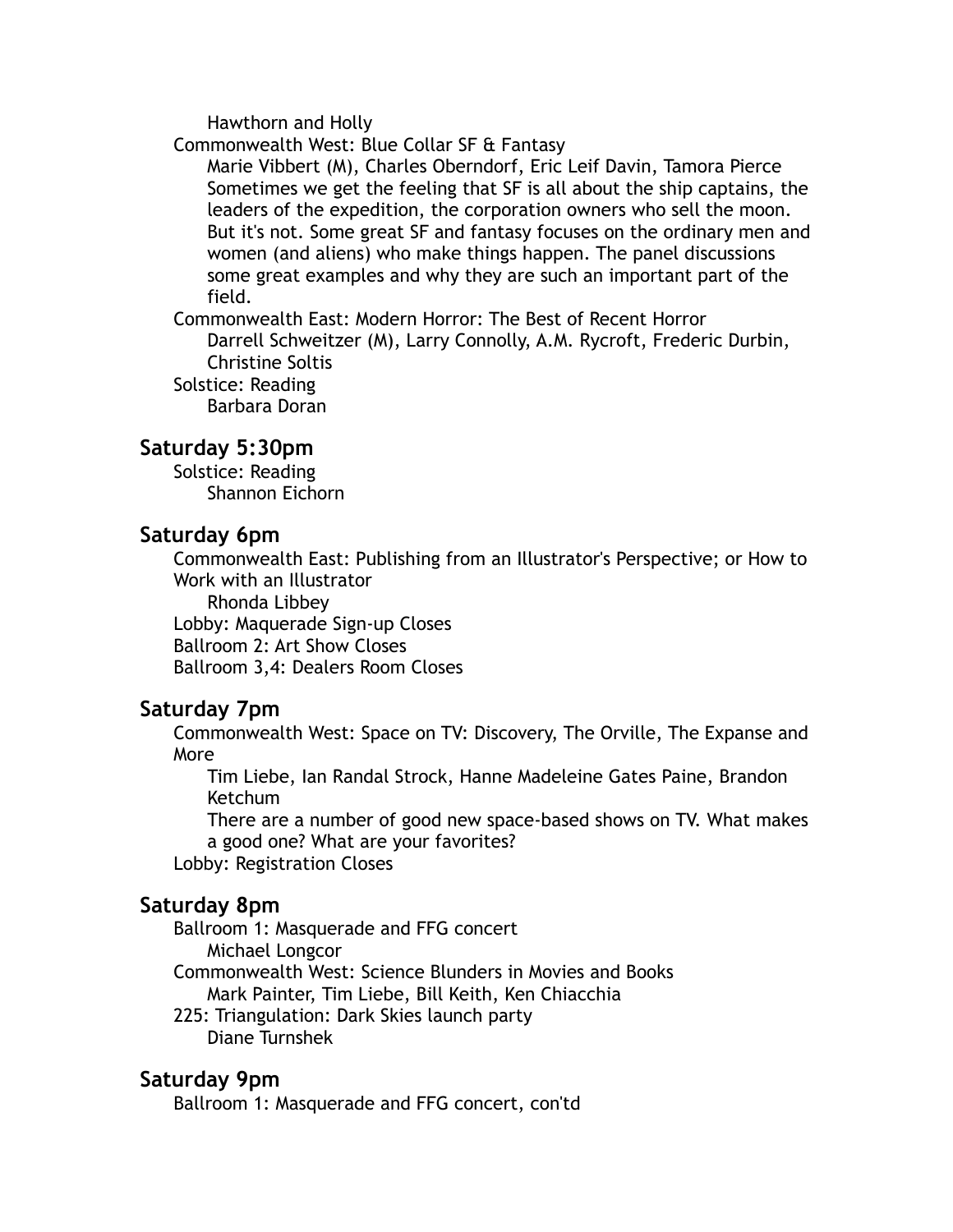Michael Longcor

Commonwealth West: Science Fiction Balderdash

Tobias Buckell (M), Brenda Clough, Geoffrey Landis, Mary Soon Lee, Charles Oberndorf

Tobias S. Buckell hosts a game of Balderdash as played by some of your favorite writers, using words mined at great cost and difficulty from old SF/F novels. The audience will vote on which writer had the most likely (or most entertaining) definition.

225: Triangulation: Dark Skies launch party, cont'd Diane Turnshek

### **Saturday 10pm**

Ballroom 1: Open Filk (after Michael Longcor's concert ends) until the wee hours 225: Fortress Party

Brian Koscienski

### **Saturday 11pm**

Equinox: Gaming Ends 225: Fortress Party, cont'd Brian Koscienski

### **Sunday 8am**

908: Con Suite Opens

### **Sunday 9am**

Solstice: Writing Exercises Kevin Hayes Board Room: Short Story Writing Workshop (3 hr) Cat Rambo Lobby: Registration Opens

### **Sunday 10am**

Commonwealth West: Business of Publishing Brea Ludwigson, Ian Randal Strock How is the business of publishing changing? Solstice: Reading Brandon Ketchum Equinox: Reading Wendelin Gray Board Room: Short Story Writing Workshop (3hr), cont'd Cat Rambo 225: Kaffeklatsch Tamora Pierce, Marie Vibbert Lobby: Autographing Brian Koscienski, Jeff Young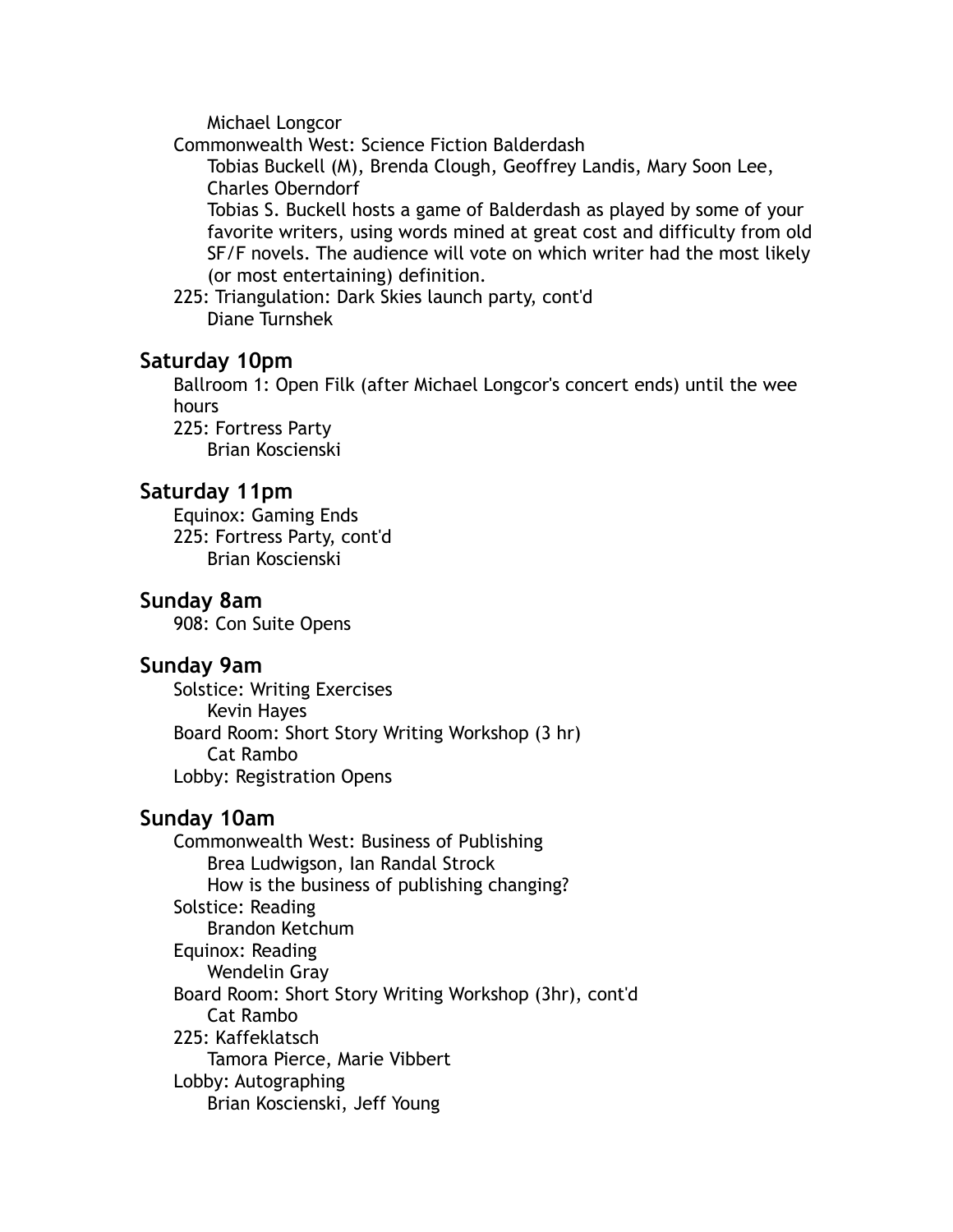Other: Walk & Talk with Geoff and Mary Geoffrey Landis, Mary Turzillo Ballroom 2: Art Show Opens Ballroom 3,4: Dealers Room Opens

### **Sunday 10:30am**

Solstice: Reading Frederic Durbin Equinox: Reading open

### **Sunday 11am**

Ballroom 1: Submarines of the American Civil War Tim Esaias

Commonwealth West: Read This Next: Recommendations of Recent SF and Fantasy

Geoffrey Landis (M), Hanne Madeleine Gates Paine

The good news is that there is more new SF and Fantasy being published than we can possibly read. That's also the bad news, as it's often difficult to figure out what to read next. The panel provides recommendations.

Commonwealth East: Using History and Mythology in SF and Fantasy Brenda Clough (M), Shannon Eichorn, Barbara Doran, Wendelin Gray Solstice: Reading Tobias Buckell Equinox: Reading

Larry Ivkovich

Board Room: Short Story Writing Workshop (3hr), cont'd

Cat Rambo

225: Kaffeklatsch

Lobby: Autographing

Brandon Ketchum, Frederic Durbin

### **Sunday 11:30am**

Equinox: Reading Mattie Brahen

### **Sunday Noon**

Ballroom 1: Concert

Random Fractions

Commonwealth West: The Future Is Coming and It's Different Than We Imagined

Tobias Buckell, Mary Turzillo, Grant Carrington

What's coming? The singularity? Mars colonies? Flooded coastlines? Or something very different?

Commonwealth East: The Evolving Short Story Market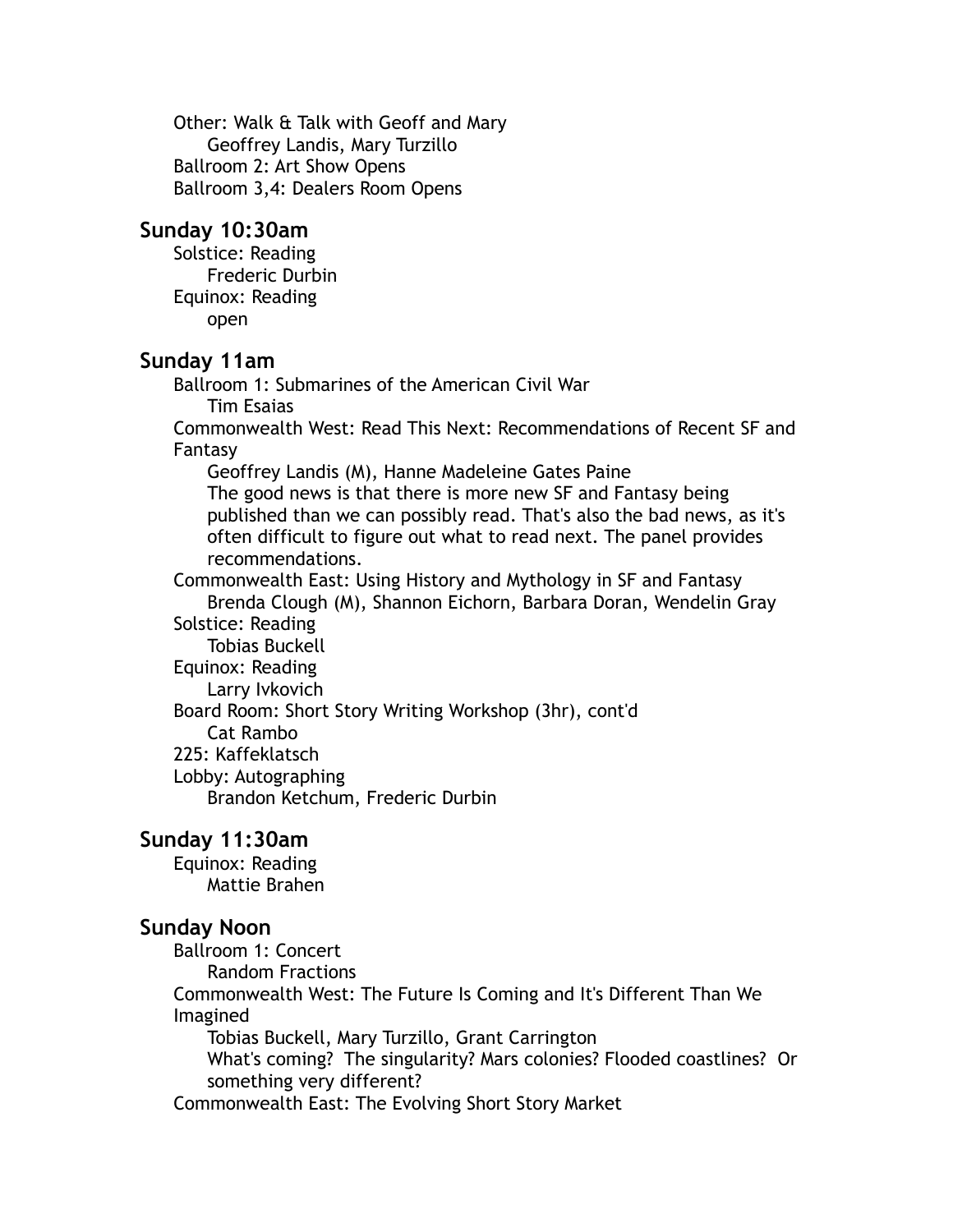Mary Soon Lee, Scot Noel, Mark Painter

It used to be that the short story market in SF was dominated by a handful of magazines and a few original anthologies. That's changed. The market is much wider. How does that affect both readers and writers.

Solstice: Reading Darrell Schweitzer Board Room: Workshop: Polishing Amber Nancy Janda 225: Kaffeklatsch Charles Oberndorf, Herb Kauderer Lobby: Registration Closes Ballroom 2: Art Show Closes

### **Sunday 12:30pm**

Solstice: Reading Jeff Young

### **Sunday 1pm**

Ballroom 1: Concert Professor Shyguy Commonwealth West: Making Money as a Writer Herb Kauderer, Larry Ivkovich, Rigel Ailur Discussion of ways for wriers to make money, ranging from traditional publishing to new forms of publishing and promotion. Commonwealth East: Fiber Art/Textiles Susan Dexter Solstice: Reading Tamora Pierce Board Room: Workshop: Polishing Amber, cont'd Nancy Janda 225: Fortress Publishing Beerklatsch Brian Koscienski, Jeff Young Ballroom 2: Art Show Auction

### **Sunday 1:30pm**

Commonwealth West: Art Show Auction Solstice: Reading Ken Chiacchia Ballroom 2: Art Show Pick-up & Pay

### **Sunday 2pm**

Ballroom 1: Dead Dog Filk Commonwealth West: This Year in Dublin, Next Year in Wellington: Upcoming World Science Fiction Conventions Laurie Mann